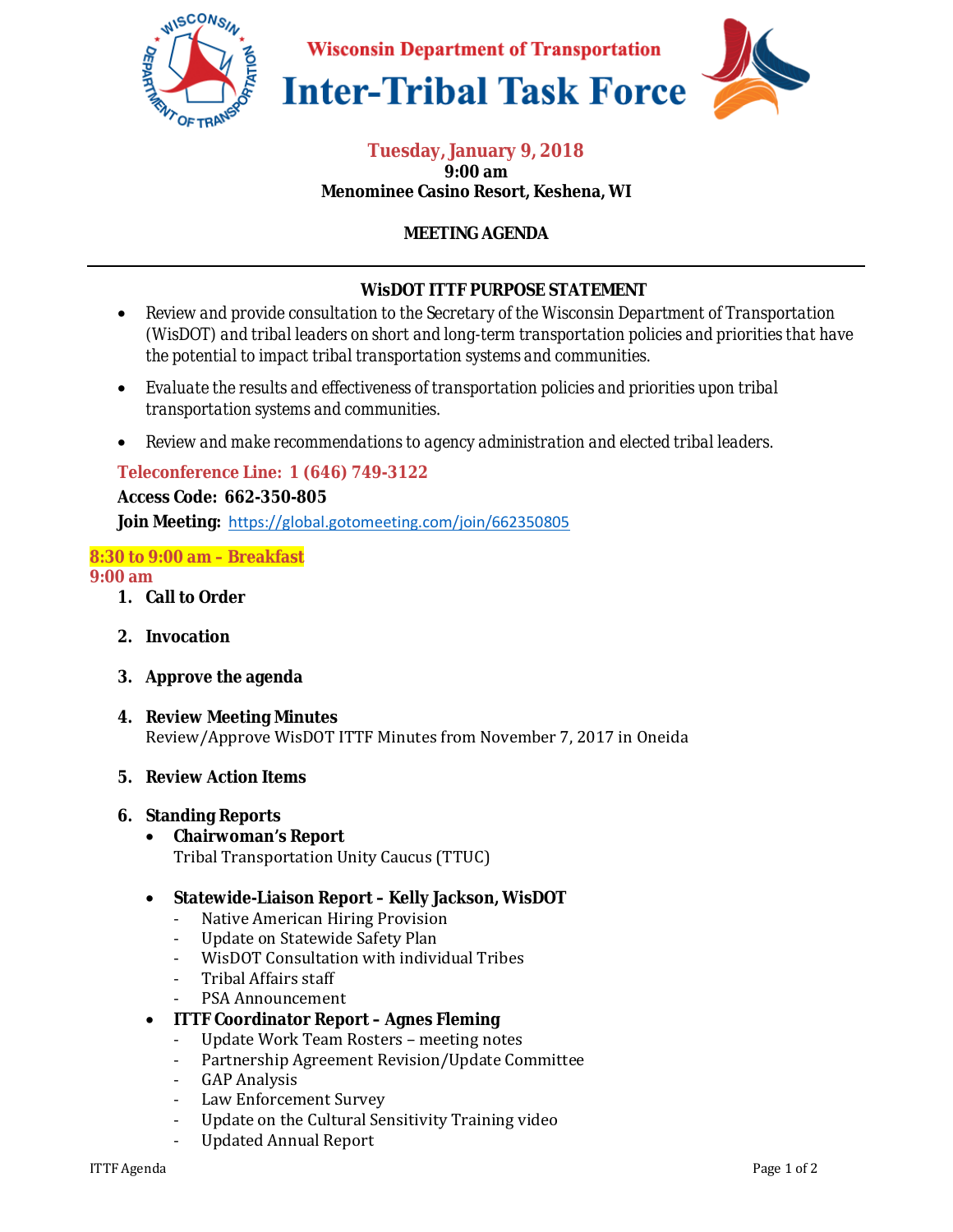

**Wisconsin Department of Transportation** 

**Inter-Tribal Task Force** 

- Update on Annual Work Plan
- Request for ITTF Representative on Committees
- **Tribal Historic Preservation Officers (THPO) Adam Vanzile**
- **Tribal Labor Advisory Committee (TLAC) Cyless Peterson**

### **7. Tribal Reports**

| <b>Bad River</b>                | <b>Ben Connors</b>        |
|---------------------------------|---------------------------|
| <b>Forest County Potawatomi</b> | <b>Todd Mulvey</b>        |
| Ho-Chunk                        | <b>Brett Blackdeer</b>    |
| Lac Courte Oreilles             | Jason Weaver              |
| Lac du Flambeau                 | George Thompson           |
| Menominee                       | Crystal Chapman-Chevalier |
| Oneida                          | David Jordan              |
| Red Cliff                       | <b>Jeff Benton</b>        |
| Sokaogon Chippewa               | Chris McGeshick           |
| St. Croix                       | <b>Delores Staples</b>    |
| Stockbridge-Munsee              | <b>Stacey Schreiber</b>   |
|                                 |                           |

#### **8. Tribal Liaison Reports**

| WisDOT – SW       |
|-------------------|
| $W$ isDOT – SE    |
| WisDOT – NW       |
| $W$ is $DOT - NC$ |
| WisDOT – NE       |
| <b>BOTS</b>       |
|                   |

## **9. Bureau of Indian Affairs**

## **10. Federal Highway Administration**

#### **11. Adjournment**

#### **12. Materials List**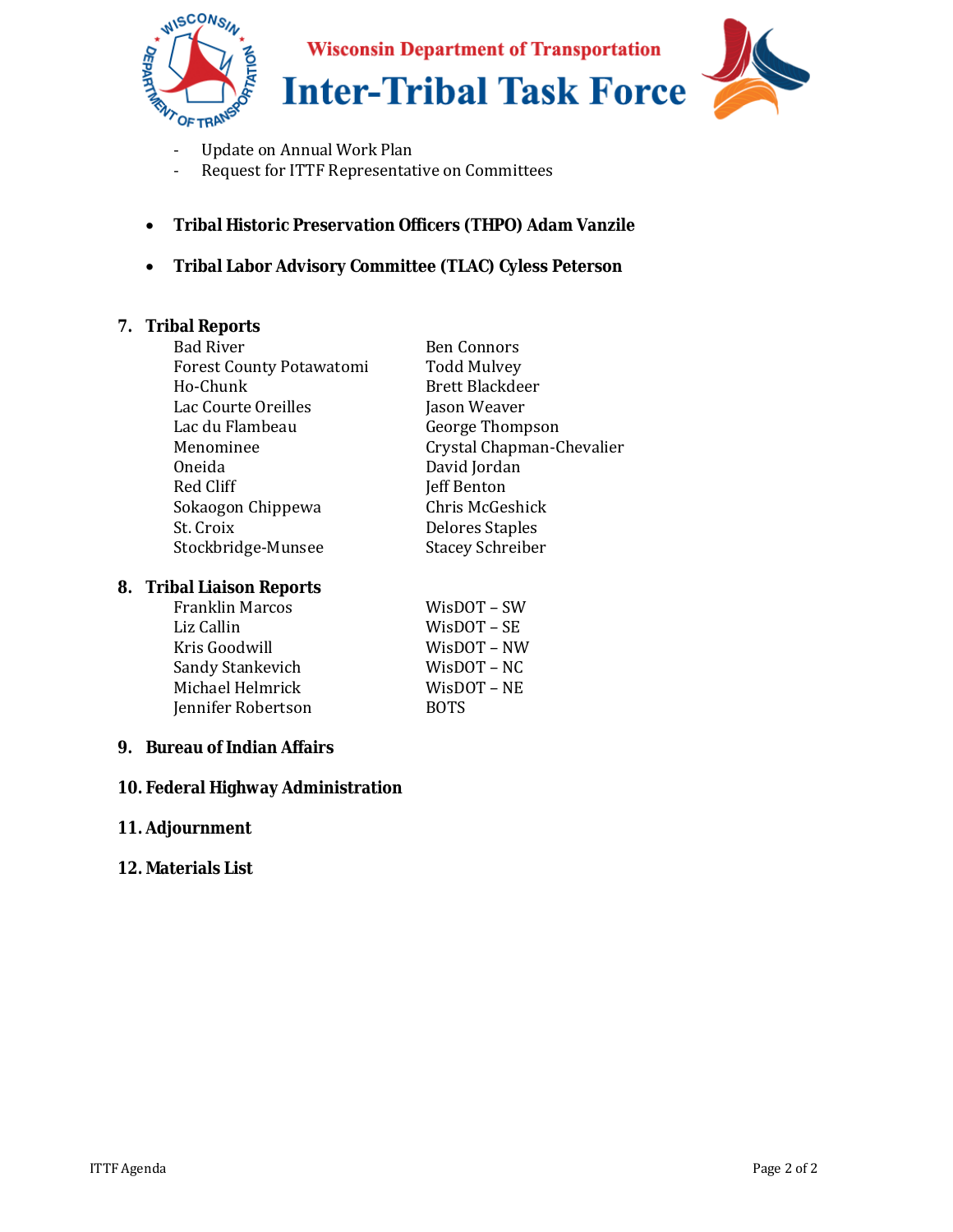

## **ITTF Teleconference Meeting Minutes**  Tuesday, January 9, 2018 9:00 am – Menominee Casino Resort, Keshena, WI **APPROVED MARCH 13, 2018**

# **WisDOT ITTF PURPOSE STATEMENT**

- *Review and provide consultation to the Secretary of the Wisconsin Department of Transportation (WisDOT) and tribal leaders on short and long-term transportation policies and priorities that have the potential to impact tribal transportation systems and communities.*
- *Evaluate the results and effectiveness of transportation policies and priorities upon tribal transportation systems and communities.*
- *Review and make recommendations to agency administration and elected tribal leaders.*

**Members in Attendance:** Brad Bowman (BB), Menominee; Kris Goodwill (KG), WisDOT NC; Mike Helmrick (MH), WisDOT NE; Kelly Jackson (KJ), WisDOT; David Jordan (DJ), Oneida; Franklin Marcos (FM), WisDOT SW; Gary Mejchar (GM), AICCW; Todd Mulvey (TM), FCP; John Patrick (JP), WisDOT; Cyless Peterson (CP), WisDOT; Stacey Schreiber (SS), Stockbridge-Munsee; Sandy Stankevich (SST) WisDOT NC; Delores Staples (DS), St. Croix; Ward Staples (WS), St. Croix; Adam VanZile (AVZ), Sokaogon Chippewa; Travis Wallenfang (TW), Oneida; Renita Warrington (RW), Menominee

**Member on Teleconference:** Dave O'Donahue (DOD)

**Others in Attendance:** Kim Swisher (KS), ITTF Assistant

**Call to Order:** The meeting was called to order at 9:06 am by DS. DS noted that Agnes Fleming (AF), ITTF Coordinator, was unable to attend as she had a death in her family.

**Approved the Agenda:** A motion was made by DJ to accept the minutes, seconded by BB. The motion passed unanimously.

**Review 11-7-2017 Meeting Minutes:** A motion was made by DJ and seconded by KG to accept the minutes with a change to the spelling of Kris Goodwill's first name. The motion passed unanimously.

**Action Items:** The only Action Item was the Annual Report, which was presented at the November meeting. AF is working with CP and AZ to update items noted at the November meeting.

## **Standing Reports:**

- **Chairwoman's Report** 
	- o SS will be attending the Tribal Transportation Unity Caucus (TTUC), and would like to share the draft letter of support from ITTF. A motion was made by DS and seconded by DJ to accept the ITTF letter of support, and SS will draft a letter that Tribes may each send as well. The motion passed unanimously.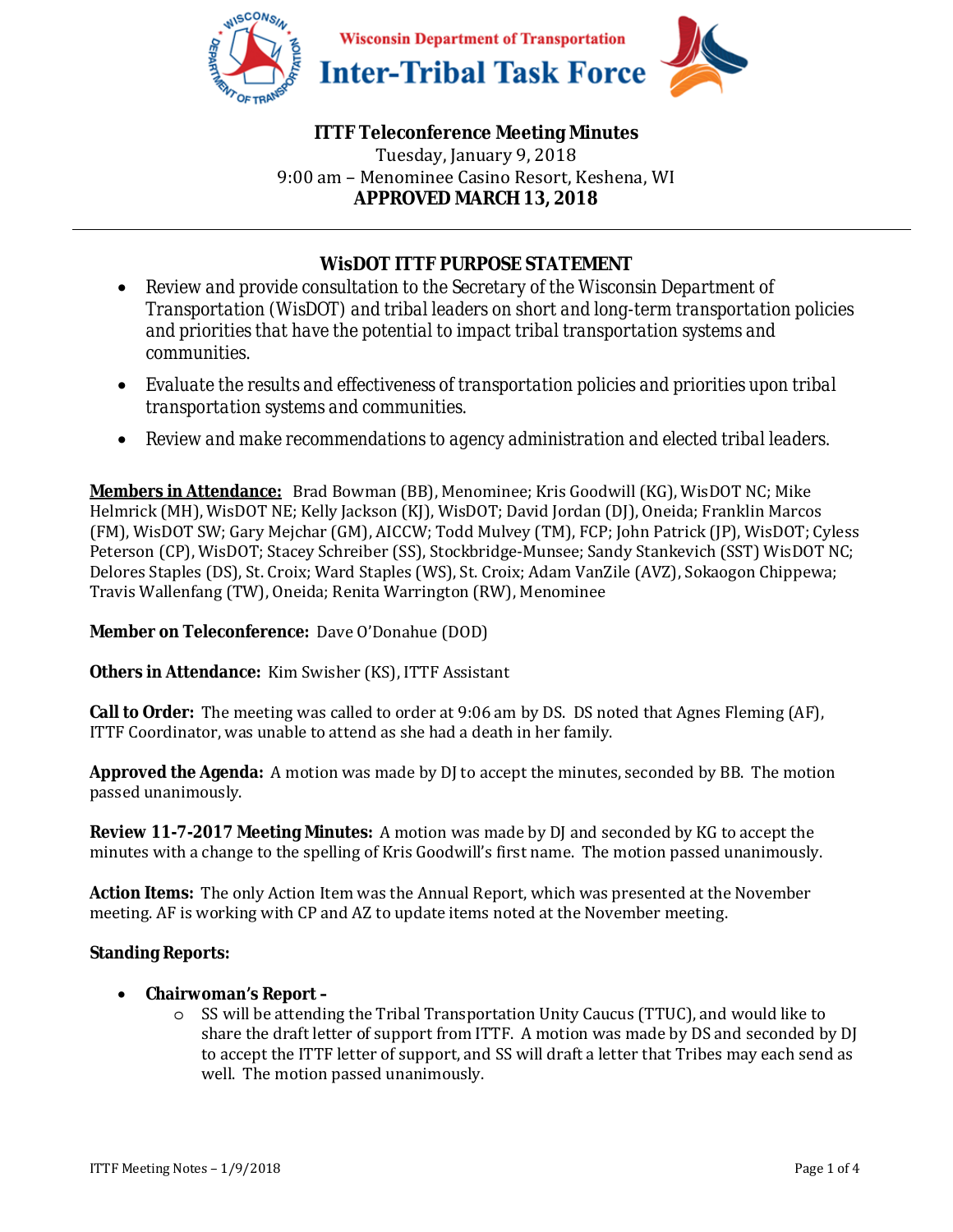

# **ITTF Teleconference Meeting Minutes**

Tuesday, January 9, 2018 9:00 am – Menominee Casino Resort, Keshena, WI **APPROVED MARCH 13, 2018** 

#### • **Statewide Liaison's Report**

- $\circ$  Native American Hiring Provision KJ shared that the Provision is in the redrafting stage, and she will be sending a draft. The group is working on revising forms, and an update will be provided at the January  $24$ <sup>th</sup> TLAC meeting. There will be a training program with project managers so they know how to utilize the provision. KJ also shared that some duties will be transferred to the Labor Compliance Specialists.
- o Statewide Safety Plan OTIE is on target and looking at a collective approach for grant writing.
- o KJ shared that Oneida gave a tour to the WisDOT Secretary in December. KJ and DS encouraged Tribes to invite and meet with Secretary, as this provides the Secretary a better understanding of the community. KJ encouraged DS to email a follow up on items. If anyone is interested in hosting the Secretary, please email KJ. DS would like to invite the Secretary, and KJ suggested an entire day to visit the communities.
- o Tribal Affairs Staff KJ introduced John Patrick (JP), the new LTE. KJ shared that Arvina's position is not being filled right now, and the current structure is being reviewed. KJ shared that the Secretary will be consulting with the Tribes prior to making any changes.
- o PSAs KJ shared that the Secretary wants to launch statewide with television ads in April as it's Distracted Driving Month. She also shared that the Secretary really liked what students did.

#### • **ITTF Coordinator Report –**

- o Update Work Team Rosters The Transit, Real Estate, Safety, Labor & Business Work Teams meet monthly via teleconference. Tribal participation is needed as these Work Groups make the recommendations for using ITTF resources. KJ suggested that emails with meeting documents be sent, rather than just a calendar invite as they are easily overlooked.
- o Partnership Agreement Revisions KJ shared that the group is close to having a final draft. The next step would be to meet with each Tribe, so the final draft needs to be sent to all Tribes and Tribal Leaders.
- o GAP Analysis KJ did talk with JP about reviewing the Work Plans for the last two years to determine what hasn't been completed and why it's not done, and then look at hiring an external consultant to review efficiency.
- o Law Enforcement Survey the group reviewed the survey, and suggested that the Menominee Police Department be contacted personally. BB will also reach out to them. The group discussed that there may need to be training multiple sessions, as some departments are small and could only send one person at a time. AF is also exploring Train the Trainer workshops with RTAP and other entities.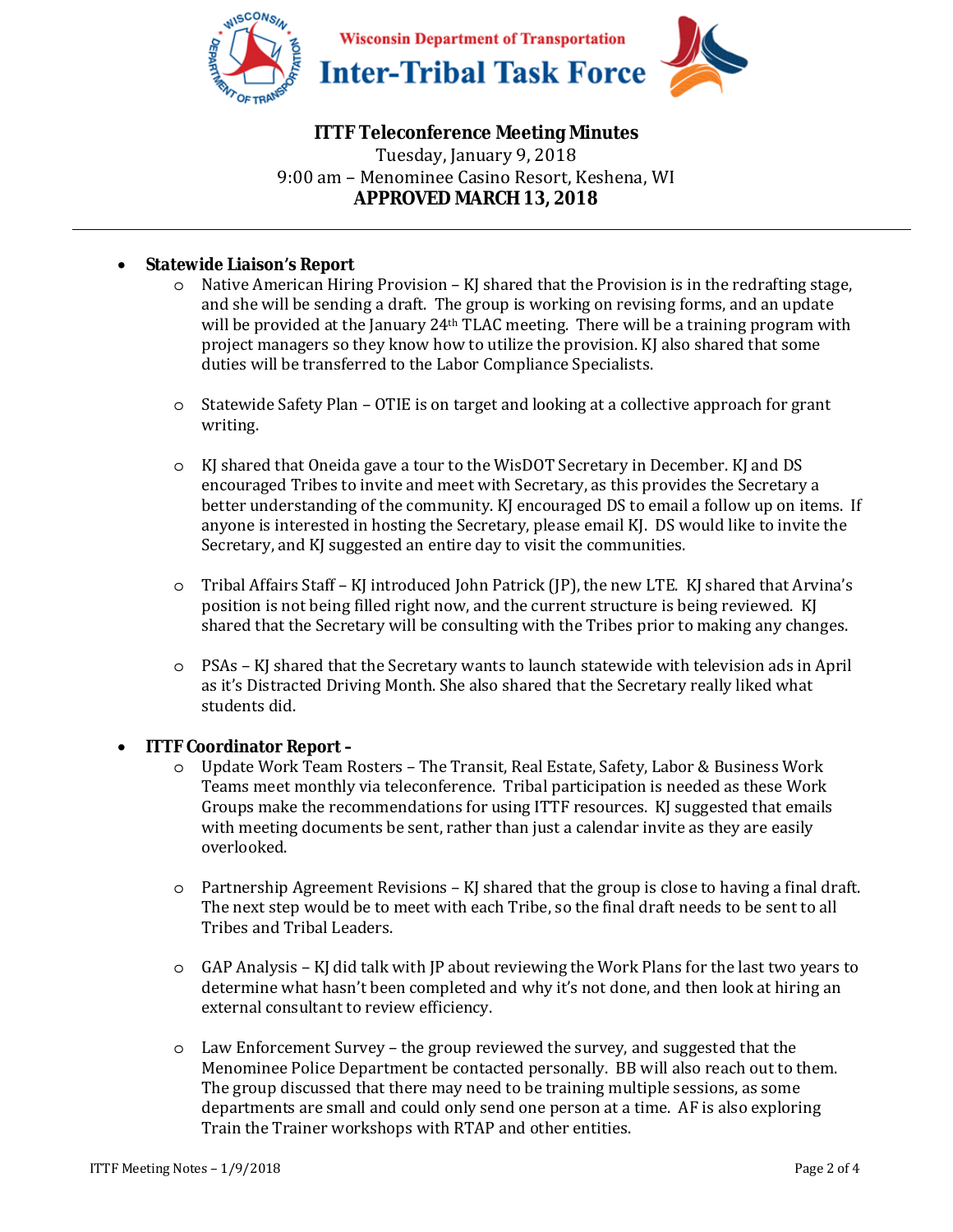

# **ITTF Teleconference Meeting Minutes**

Tuesday, January 9, 2018 9:00 am – Menominee Casino Resort, Keshena, WI **APPROVED MARCH 13, 2018** 

- o Cultural Sensitivity Training AF is working on this, and OPA is reviewing the draft video. KJ noted that the training sessions will need to be done by April 2018.
- o Annual Report Changes were discussed at the November meeting and included, but the report is still missing the reference to the Consultations. KJ will forward AF the missing information. DJ moved to accept the Annual Report with the inclusion of the Consultation references, and DS seconded the motion. The motion passed unanimously.
- $\circ$  Work Plan KJ noted that OPA will need to review the final, and then it should be uploaded to the ITTF website and distributed to Tribal Leaders. She also noted that the report does not mention what's not completed. All contracts should be reviewed, and any gaps in the delivery of programs should be noted as well as how the gaps are being addressed.

An example KJ noted was the STEM Curriculums in the Safety & Signage Work Team Work Plan. SST noted she arranged for Andi Bill to present at Crandon School on autonomous cars.

GM shared that GLITC has extended an invitation to ITTF Members to attend the Golden Shovel Awards, and he forwarded an email to the group. He also discussed the ITTF DBE Webinars, noting a survey will be added to each webinar.

- o Request for ITTF Representatives on Committees KJ shared the information in the meeting packets. She also noted that TrANS-AC has an open seat for an ITTF Member. GM forwarded information on the group. If anyone is interested in serving on the TrANS-AC group, please contact KJ.
- **THPO Update** AVZ shared his report. KJ asked that she be included on Bootcamp discussions.
- **TLAC Update** CP asked the group to participate in the Baseline Assessment survey. CP shared the WJFW Channel 12 video on the Heavy Equipment Operator training workshop. CP will be offering scholarships for the upcoming CE Conference. SST suggested that Labor Compliance staff (Jason Johnson and Laurie Dolsen) be invited to the upcoming TLAC meeting. KJ requested that the 2018 meeting notices for ITTF, TLAC and THPO be sent as soon as possible.

**Tribal Reports:** Forest County Potawatomi, Oneida and Stockbridge-Munsee provided updates.

## **Tribal Liaison Reports:**

- SST shared Liz Callin's report. TW noted the report shows total hours, but does not show total hours available.
- SST shared her report.
- KG and MH need to prepare their year-end reports. Both shared updates on projects in their regions.
- FM will forward his report after the meeting